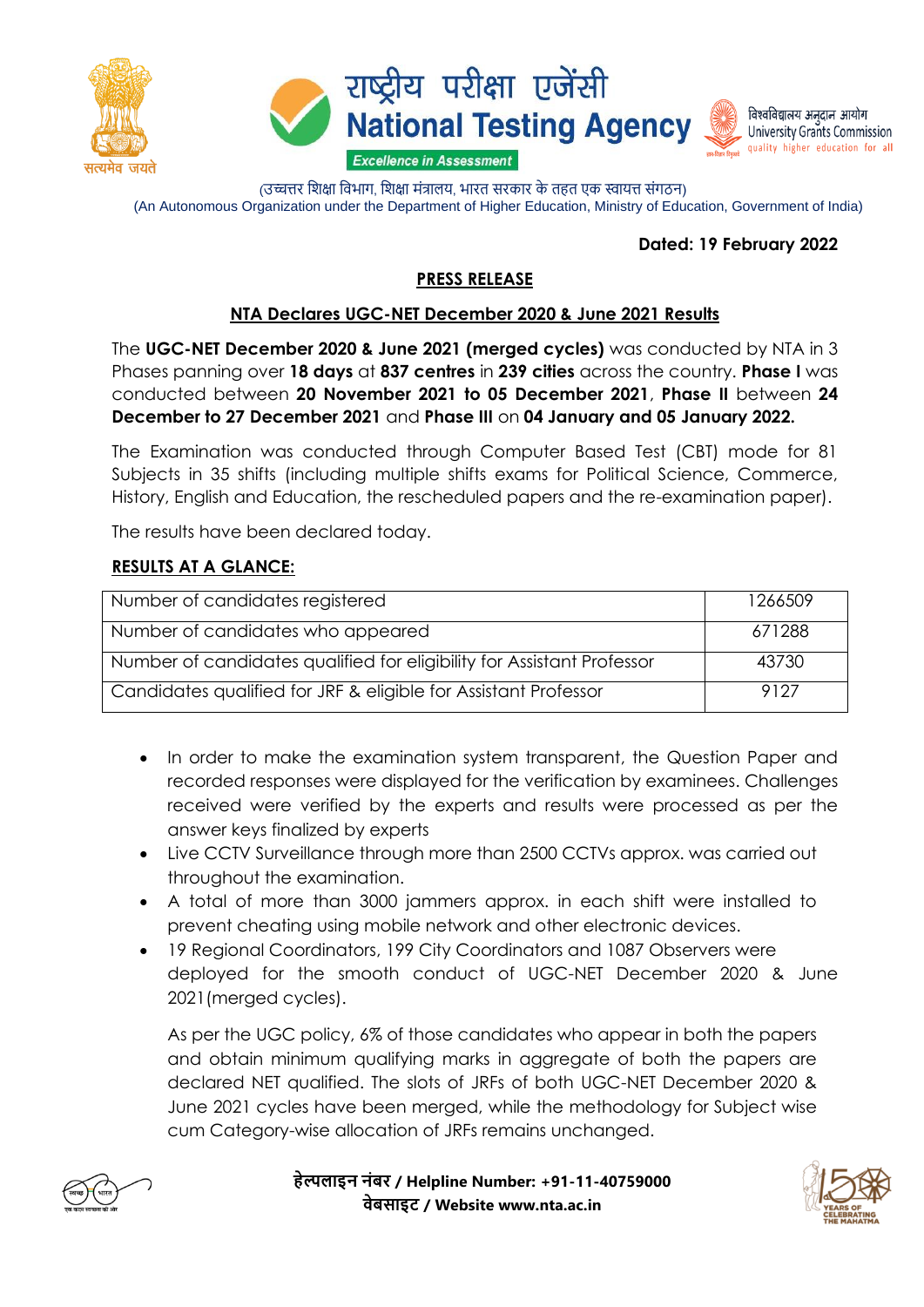





(उच्चत्तर शिक्षा विभाग, शिक्षा मंत्रालय, भारत सरकार के तहत एक स्वायत्त संगठन) (An Autonomous Organization under the Department of Higher Education, Ministry of Education, Government of India)

# The subject wise breakup of the qualified candidates is as below:

| Subject<br>Code | <b>Subject Name</b>                                                                                                                                                                   | <b>Total Appeared</b> | <b>QUALIFIED</b><br><b>FOR</b><br><b>ASSISTANT</b><br><b>PROFESSOR</b><br><b>ONLY</b> | <b>QUALIFIED</b><br>FOR JRF &<br><b>ASSISTANT</b><br><b>PROFESSOR</b> |
|-----------------|---------------------------------------------------------------------------------------------------------------------------------------------------------------------------------------|-----------------------|---------------------------------------------------------------------------------------|-----------------------------------------------------------------------|
| 46              | Adult Education/Continuing Education/<br>Andragogy/ Non Formal Education.                                                                                                             | 828                   | 104                                                                                   | 21                                                                    |
| 7               | Anthropology                                                                                                                                                                          | 1825                  | 158                                                                                   | 26                                                                    |
| 49              | Arab Culture and Islamic Studies                                                                                                                                                      | 551                   | 43                                                                                    | 13                                                                    |
| 29              | Arabic                                                                                                                                                                                | 2171                  | 179                                                                                   | 44                                                                    |
| 67              | Archaeology                                                                                                                                                                           | 967                   | 73                                                                                    | 18                                                                    |
| 36              | Assamese                                                                                                                                                                              | 1792                  | 139                                                                                   | 38                                                                    |
| 19              | Bengali                                                                                                                                                                               | 6155                  | 233                                                                                   | 86                                                                    |
| 94              | Bodo                                                                                                                                                                                  | 631                   | 88                                                                                    | 26                                                                    |
| 60              | Buddhist; Jaina; Gandhian and Peace Studies                                                                                                                                           | 427                   | 42                                                                                    | $\overline{7}$                                                        |
| 32              | Chinese                                                                                                                                                                               | 49                    | $\Omega$                                                                              | 5                                                                     |
| 8               | Commerce                                                                                                                                                                              | 74012                 | 4242                                                                                  | 1006                                                                  |
| 72              | Comparative Literature                                                                                                                                                                | 209                   | 12                                                                                    | 9                                                                     |
| 62              | Comparative Study of Religions                                                                                                                                                        | 232                   | 21                                                                                    | 6                                                                     |
| 87              | <b>Computer Science and Applications</b>                                                                                                                                              | 30337                 | 1859                                                                                  | 267                                                                   |
| 68              | Criminology                                                                                                                                                                           | 394                   | 35                                                                                    | $\overline{7}$                                                        |
| 11              | Defence and Strategic Studies                                                                                                                                                         | 825                   | 67                                                                                    | 18                                                                    |
| 33              | Dogri                                                                                                                                                                                 | 93                    | $\mathbf{1}$                                                                          | 6                                                                     |
| 1               | Economics / Rural Economics / Co-operation /<br>Demography / Development Planning/<br>Development Studies / Econometrics/ Applied<br>Economics/Development Eco./Business<br>Economics | 33932                 | 2765                                                                                  | 530                                                                   |
| 9               | Education                                                                                                                                                                             | 40485                 | 3183                                                                                  | 503                                                                   |
| 88              | <b>Electronic Science</b>                                                                                                                                                             | 6750                  | 465                                                                                   | 86                                                                    |
| 30              | English                                                                                                                                                                               | 58693                 | 2174                                                                                  | 375                                                                   |
| 89              | <b>Environmental Sciences</b>                                                                                                                                                         | 16889                 | 1022                                                                                  | 197                                                                   |
| 71              | Folk Literature                                                                                                                                                                       | 184                   | 3                                                                                     | 5 <sup>5</sup>                                                        |
| 82              | Forensic Science                                                                                                                                                                      | 2206                  | 185                                                                                   | 33                                                                    |
| 39              | French (French Version)                                                                                                                                                               | 247                   | 22                                                                                    | $5\overline{)}$                                                       |
| 80              | Geography                                                                                                                                                                             | 30214                 | 2660                                                                                  | 794                                                                   |
| 44              | German                                                                                                                                                                                | 100                   | $\overline{7}$                                                                        | $5\overline{)}$                                                       |
| 37              | Gujarati                                                                                                                                                                              | 1290                  | 92                                                                                    | 19                                                                    |



**हेल्पलाइन नंबर / Helpline Number: +91-11-40759000 वेबसाइट / Website www.nta.ac.in**

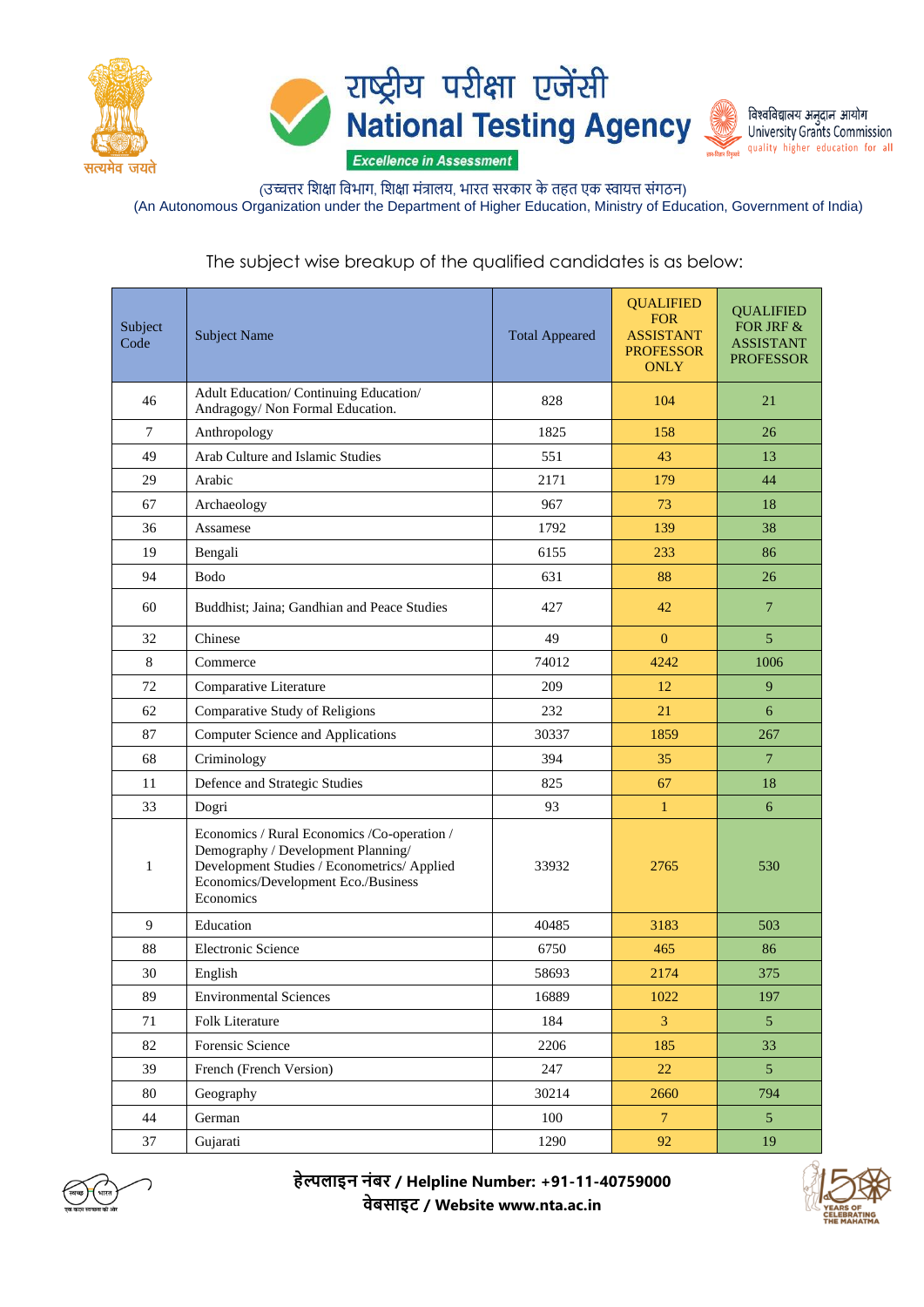





|                | (उच्चत्तर शिक्षा विभाग, शिक्षा मंत्रालय, भारत सरकार के तहत एक स्वायत्त संगठन)<br>(An Autonomous Organization under the Department of Higher Education, Ministry of Education, Government of India)                                      |       |                |                |
|----------------|-----------------------------------------------------------------------------------------------------------------------------------------------------------------------------------------------------------------------------------------|-------|----------------|----------------|
| 20             | Hindi                                                                                                                                                                                                                                   | 46164 | 3629           | 820            |
| 6              | History                                                                                                                                                                                                                                 | 49631 | 2453           | 560            |
| 12             | Home Science                                                                                                                                                                                                                            | 13273 | 1055           | 191            |
| 92             | Human Rights and Duties                                                                                                                                                                                                                 | 286   | 25             | 10             |
| 50             | <b>Indian Culture</b>                                                                                                                                                                                                                   | 229   | $\overline{7}$ | 8              |
| 45             | Japanese                                                                                                                                                                                                                                | 26    | $\overline{0}$ | 3              |
| 21             | Kannada                                                                                                                                                                                                                                 | 3645  | 85             | 15             |
| 84             | Kashmiri                                                                                                                                                                                                                                | 211   | 6              | 5              |
| 85             | Konkani                                                                                                                                                                                                                                 | 86    | $\overline{4}$ | 6              |
| 55             | Labour Welfare/Personnel Management/Industrial<br>Relations/ Labour and Social Welfare/Human<br><b>Resource Management</b>                                                                                                              | 5706  | 452            | 84             |
| 58             | Law                                                                                                                                                                                                                                     | 15425 | 1175           | 179            |
| 59             | Library and Information Science                                                                                                                                                                                                         | 13320 | 456            | 84             |
| 31             | Linguistics                                                                                                                                                                                                                             | 1172  | 112            | 18             |
| 18             | Maithili                                                                                                                                                                                                                                | 210   | 23             | 9              |
| 22             | Malayalam                                                                                                                                                                                                                               | 3445  | 147            | 38             |
| 17             | Management (including Business Admn.<br>Mgt./Marketing/ Marketing Mgt./Industrial<br>Relations and Personnel Mgt./ Personnel<br>Mgt./Financial Mgt./Co-operative Management)                                                            | 22348 | 1345           | 219            |
| 35             | Manipuri                                                                                                                                                                                                                                | 265   | 19             | 12             |
| 38             | Marathi                                                                                                                                                                                                                                 | 2525  | 171            | 23             |
| 63             | Mass Communication and Journalism                                                                                                                                                                                                       | 6089  | 484            | 83             |
| 66             | Museology & Conservation                                                                                                                                                                                                                | 128   | 8              | 6              |
| 16             | Music                                                                                                                                                                                                                                   | 4386  | 358            | 68             |
| 34             | Nepali                                                                                                                                                                                                                                  | 255   | $\overline{2}$ | $\mathfrak{h}$ |
| 23             | Oriya                                                                                                                                                                                                                                   | 2851  | 218            | 61             |
| 83             | Pali                                                                                                                                                                                                                                    | 214   | 14             | $\overline{5}$ |
| 65             | Performing Art - Dance/Drama/Theatre                                                                                                                                                                                                    | 1499  | 87             | 14             |
| 42             | Persian                                                                                                                                                                                                                                 | 304   | 25             | 11             |
| $\overline{3}$ | Philosophy                                                                                                                                                                                                                              | 5348  | 362            | 76             |
| 47             | Physical Education                                                                                                                                                                                                                      | 11154 | 237            | 49             |
| $\overline{2}$ | Political Science                                                                                                                                                                                                                       | 45248 | 3575           | 790            |
| 90             | Politics including International<br>Relations/International Studies including<br>Defence/Strategic Studies; West Asian Studies;<br>South East Asian Studies; African Studies; South<br>Asian Studies; Soviet Studies; American Studies. | 539   | 64             | 14             |